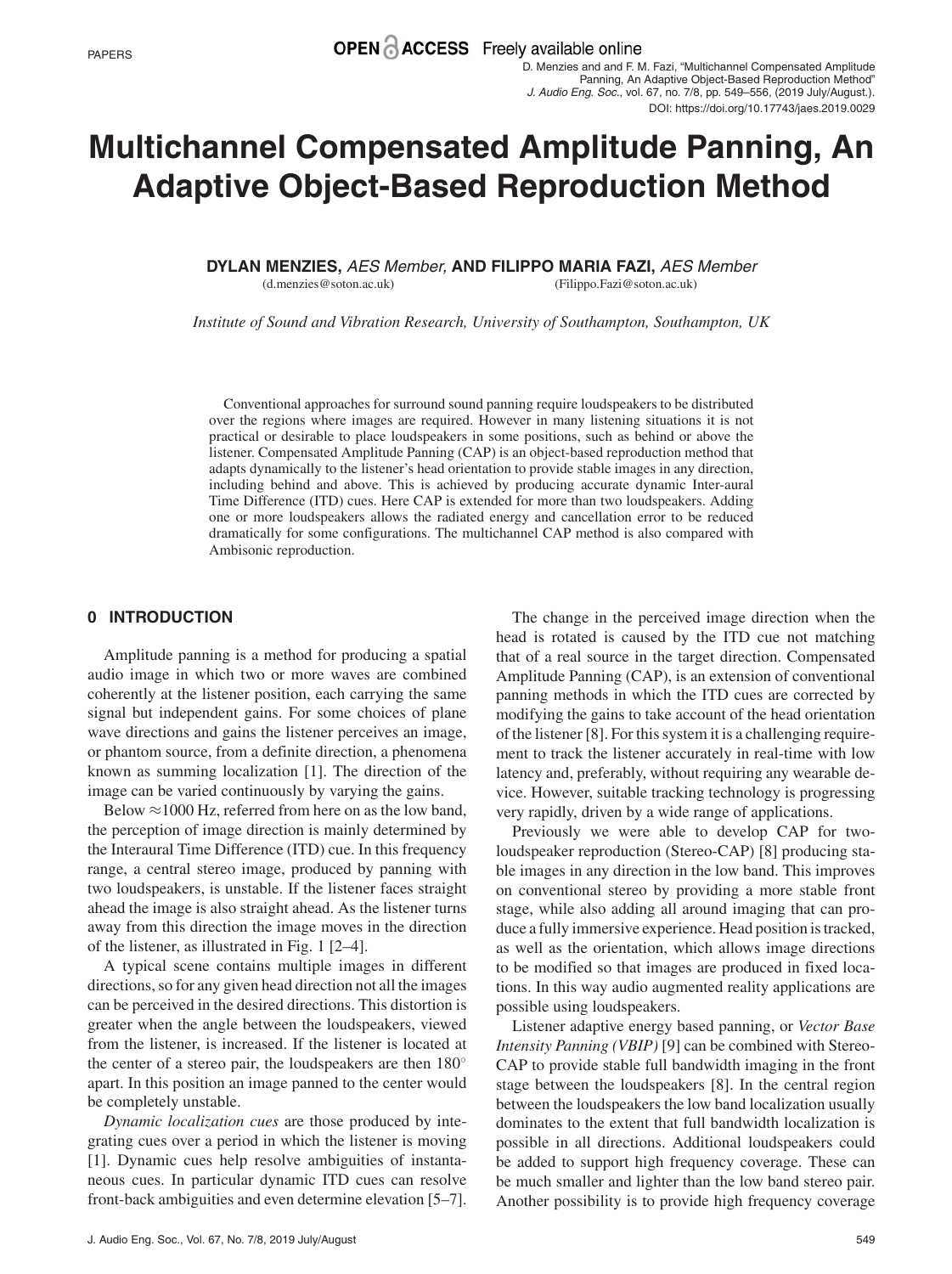

Fig. 1. The black dot indicates the direction of the image when two loudspeakers each have the same signal for different head directions.

using *cross-talk cancellation* [10, 11]. High frequency CTC can be achieved with closely spaced loudspeakers. Crosstalk cancellation (CTC) systems have previously struggled to provide stable low band imaging, including rear imaging. Instead the low band can be provided by CAP and unlike CTC does not require any head parameter information, such as head size.

#### **1 STEREO-CAP OVERVIEW**

In this section a brief overview is presented of the main results from the development Stereo-CAP [8, 12]. For a low frequency spherical head model the condition that the ITD and ILD cues match with the target plane wave can be formulated as

$$
\hat{\boldsymbol{r}}_R \cdot (\hat{\boldsymbol{r}}_I - \boldsymbol{r}_V) = 0 \tag{1}
$$

where  $\hat{\mathbf{r}}_I$  is the direction of the image,  $\hat{\mathbf{r}}_R$  is the inter-aural axis, and  $r_V$  is the *Makita vector* that represents a general incident sound field at low frequencies [13], defined by

$$
r_V = -Z_0 V/P \tag{2}
$$

where  $V$ ,  $P$  are the particle velocity and pressure at the head center position, before the head is introduced. If the incident field is produced by panning, then  $r_V$  can be found easily in terms of the panning gains, *gi*, assuming the wave from each loudspeaker is approximately planar at the head position,

$$
\boldsymbol{r}_V = \frac{\sum g_i \hat{\boldsymbol{r}}_i}{\sum g_i} \tag{3}
$$

where  $\hat{r}_i$  are the direction vectors of the loudspeakers relative to the listener [8]. The gains at the loudspeakers are compensated for the variable distance to the loudspeakers. Since the wave amplitude falls by 1/*r* the compensated loudspeaker gains are *rigi*. Also delays are introduced to the loudspeaker feeds so that the signals at the listener are in phase. These compensations depend on accurate knowledge of the ambient speed of sound, as well as the distances.

Combining Eq. (1) and Eq. (3) for two channels, and normalizing the total gain which determines the total pressure, leads to expressions for Stereo-CAP gains,

$$
g_1 = \frac{\hat{\mathbf{r}}_R \cdot (\hat{\mathbf{r}}_I - \hat{\mathbf{r}}_2)}{\hat{\mathbf{r}}_R \cdot (\hat{\mathbf{r}}_1 - \hat{\mathbf{r}}_2)}, g_2 = \frac{\hat{\mathbf{r}}_R \cdot (\hat{\mathbf{r}}_I - \hat{\mathbf{r}}_1)}{\hat{\mathbf{r}}_R \cdot (\hat{\mathbf{r}}_2 - \hat{\mathbf{r}}_1)}
$$
(4)

These panning laws were tested objectively by calculating the resulting cues for a range of configurations at differ-

ent frequencies using a KEMAR dummy head [8]. The perceived directional error was then calculated and found to be within just noticeable difference for a wide range of target images and head orientations. Subjective tests were carried out to evaluate the stability of images in all directions. Dynamic head tracking was used to allow natural unrestricted listening. The tests showed that images between loudspeakers were improved and further more steady images could now be created in every direction.

An extension for near-field images is possible by matching the low frequency ILD (Inter-aural Level Difference) to that of a near source [12]. The meaning of near-field here is the range in which listeners are sensitive to range cues caused by level differences between the ears for low band sources, which in turn is related to the head diameter. This is typically within 1.5 m, and sensitivity increases greatly for close range. This leads to a condition like Eq. (1) depending on the real part of the Makita vector and an additional condition depending on the imaginary part,

$$
\hat{\mathbf{r}}_{R} \cdot (\Re(\mathbf{r}_{V}) - \hat{\mathbf{r}}_{I}) = 0, \ \hat{\mathbf{r}}_{R} \cdot \left( \Im(\mathbf{r}_{V}) + \frac{\hat{\mathbf{r}}_{I}}{kr_{I}} \right) = 0 \quad (5)
$$

where  $\Re$ ,  $\Im$  denote the real and imaginary parts. For the two-channel case there is a unique solution for the gains. The real parts are

$$
\mathfrak{R}(g_1) = \frac{\hat{\mathbf{r}}_R \cdot (\hat{\mathbf{r}}_I - \hat{\mathbf{r}}_2)}{\hat{\mathbf{r}}_R \cdot (\hat{\mathbf{r}}_1 - \hat{\mathbf{r}}_2)}, \ \mathfrak{R}(g_2) = \frac{\hat{\mathbf{r}}_R \cdot (\hat{\mathbf{r}}_I - \hat{\mathbf{r}}_1)}{\hat{\mathbf{r}}_R \cdot (\hat{\mathbf{r}}_2 - \hat{\mathbf{r}}_1)} \tag{6}
$$

The imaginary parts of the two gains are opposite one another,

$$
\mathfrak{I}(g_1) = -\mathfrak{I}(g_2) = -\frac{\hat{\mathbf{r}}_R \cdot \hat{\mathbf{r}}_I}{kr_I \hat{\mathbf{r}}_R \cdot (\hat{\mathbf{r}}_1 - \hat{\mathbf{r}}_2)}\tag{7}
$$

The complex gains can be realized using a single 1st order filter for each image.

It is helpful to visualize the 3-dimensional vectors, and the solution, under the constraint Eq. (1). Fig. 2 shows a plan view of these vectors for the case of real-valued gains given by Eq. (4). This is called a *Makita diagram* here since each point on this diagram corresponds to a value of  $r_V$ , rather than a point in 3-dimensional space.

The dotted circle is a cross section through a sphere of radius 1. If  $r_V$  is on the circle or sphere then it corresponds to a plane wave, such as that from a distant loudspeaker or source. The dotted line represents a plane perpendicular to the page containing all the values of  $r_V$  of sound fields that produce an image  $\hat{r}_I$ . The image is not unique, since there is a circle of consistent images, where the plane intersects with the sphere, the *cone of confusion*. The dashed line shows the values of  $r_V$  that can be produced by panning using the two loudspeakers. Where the plane and line cross is the single value of  $r_V$  that can produce the image using stereo panning. The method is valid whatever the direction of the image, even if it is behind or above.

The panning gains are positive for values of  $r<sub>V</sub>$  between  $\hat{r}_1$  and  $\hat{r}_2$ . Outside this region, one of the gains is negative, and there is cancellation of the pressure at the listener. The cancellation implies the sum of gain magnitudes  $\sum |g_i|$  is greater than the sum of gains  $\sum g_i$ . Since the reproduction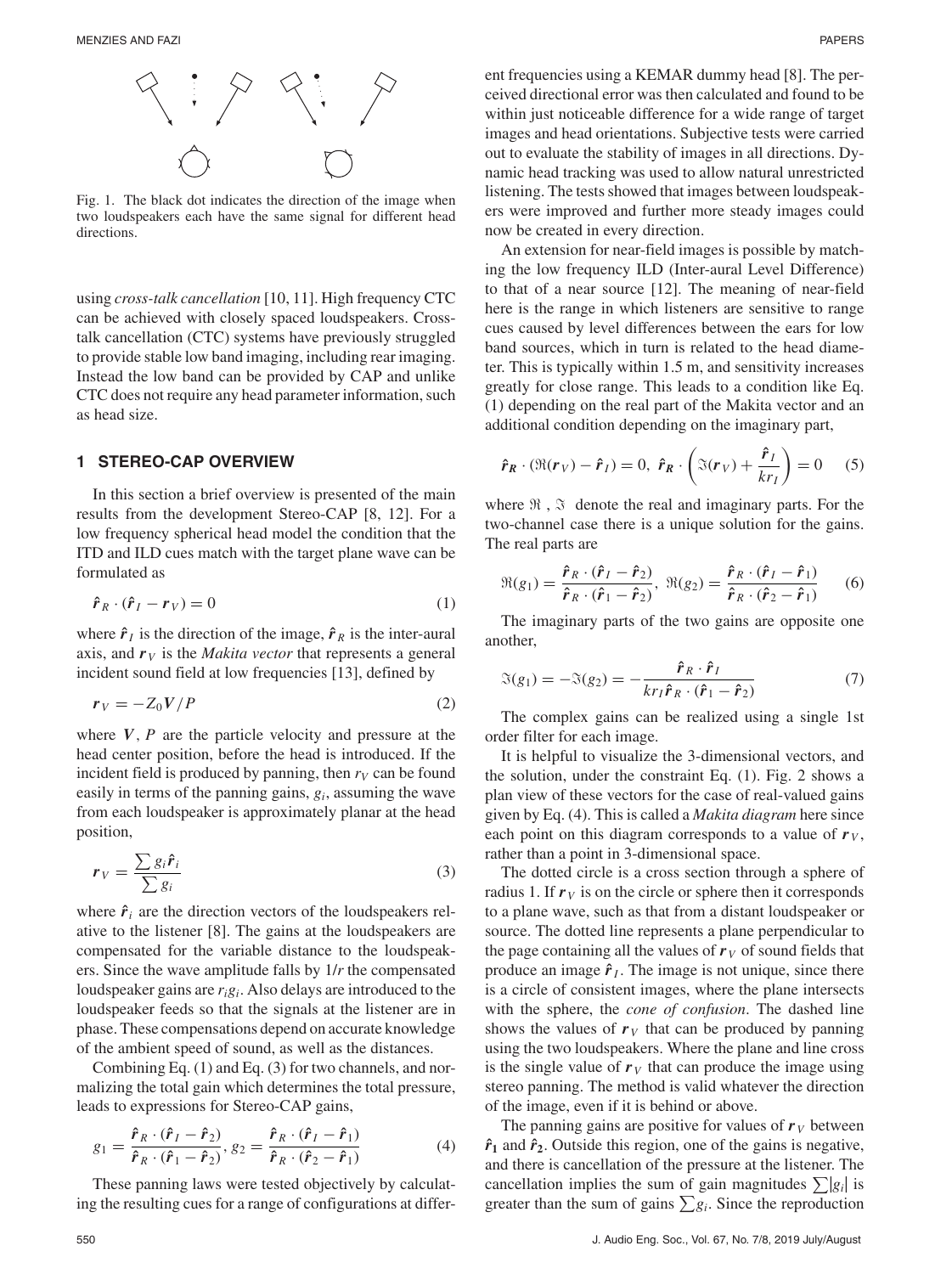

Fig. 2. Makita diagram for Stereo CAP, in plan view, for a listener facing towards left of center of the stereo array. The Makita vector is to the right of center in order to keep the image central. Shown are loudspeaker directions  $\hat{r}_1$ ,  $\hat{r}_2$  the inter-aural direction  $\hat{r}_R$ , image direction  $\hat{\mathbf{r}}_I$ , and Makita vector  $\mathbf{r}_V$ .

error due to each gain generally accumulate, this means the total error increases as the sum of gain magnitudes  $\sum |g_i|$ , and degree of cancellation increase, given  $\sum g_i$ . Reproduction error is due to inaccuracies in the head model, the audio hardware, and the tracking of the listener and loudspeakers.

If the listener faces towards the side, the plane and line become close to parallel and the denominators vanish. The gains become large and polarized and the error increases. The common gain in the denominators can be limited, however the perceived image level will be reduced.

Introducing another loudspeaker between the existing pair would introduce more freedom for controlling  $r<sub>V</sub>$ , and the singular case can be avoided. Solutions for more than two loudspeakers are developed in the remainder of this article.

## **2 SOLUTIONS WITH MORE THAN TWO LOUDSPEAKERS**

A Makita diagram with three loudspeakers is illustrated in Fig. 3. Provided the loudspeakers' direction vectors are distinct, then the producible values of  $r_V$  cover a plane containing  $\hat{r}_1$ ,  $\hat{r}_2$ ,  $\hat{r}_3$ . The corresponding gains are positive for  $r<sub>V</sub>$  in the triangular region inside these points, the *convex hull* of the points, and at least one gain is negative for each point outside. Two image examples are shown, each with a head superimposed to show the head orientation in order to simplify the picture in Fig. 2. The image direction and head orientation determine the possible  $r_V$  values, which lie on the planes indicated by the dotted lines.

If the dotted and dashed planes intersect then there are possible solutions along the line of intersection. There are no solutions only when the planes are parallel and separated, which only happens when the inter-aural axis is perpendicular to the loudspeaker plane, i.e., when one ear is



Fig. 3. Makita diagram for CAP with three loudspeakers, in plan view. Shown are loudspeaker directions  $\hat{r}_1$ ,  $\hat{r}_2$ ,  $\hat{r}_3$ , and two images  $\hat{r}_I$ , each with associated head orientations.

pointing directly up. Different strategies can be considered for selecting from the possible solutions:

*Localized energy:* It is natural to try and localize loudspeaker energy in the directions where images are. In high frequency panning this reduces image spread and makes images more compatible for multiple listeners in different locations. In the low band, image spread is perceived much less, provided the cues are consistent, because the cues only contain directional information. The image on the left side in Fig. 3 has a localized solution where the dotted line crosses the dashed line between  $\hat{r}_1$  and  $\hat{r}_3$ . The gain is zero for the other loudspeaker  $g_2 = 0$ . This is similar to a pairwise panning arrangement. However, for the image on the right side there are no positive solutions. Solutions are possible with negative gain and either  $g_2 = 0$  or  $g_3 =$ 0, but they are not localized to the target image. To move continuously between these solutions when the head rotates requires non-zero gain from all loudspeakers.

*Least radiated energy:* The energy radiated,  $\sum r_i^2 g_i^2$ , drives room reverberance. Some natural reverberance is usually desirable because it can add authenticity that is difficult to achieve with pure synthetic reverberance. Also the precedence mechanism [1] causes localization to be focused on the direct signal, especially for the low band, making this method more robust than reproduction methods that rely more on the high band.

However, excessive reverberation can interfere with localization of the direct signal. Reducing the radiated energy then improves localization and reduces the maximum power required from the loudspeakers. A minimum energy solution will generally be spread over all the available loudspeakers. However, as explained before, spreading is not a concern in the low band.

*Least direct energy:* CAP may produce gains with opposite sign and cancellation of pressures at the listener. As with the case of Stereo-CAP, cancellation implies the sum of gain magnitudes  $\sum_{i} |g_i|$  is greater than  $\sum_{i} g_i$ , and the total reproduction error is increased. The energy sum  $\sum g_i^2$  provides a measure of total error that captures the incoherent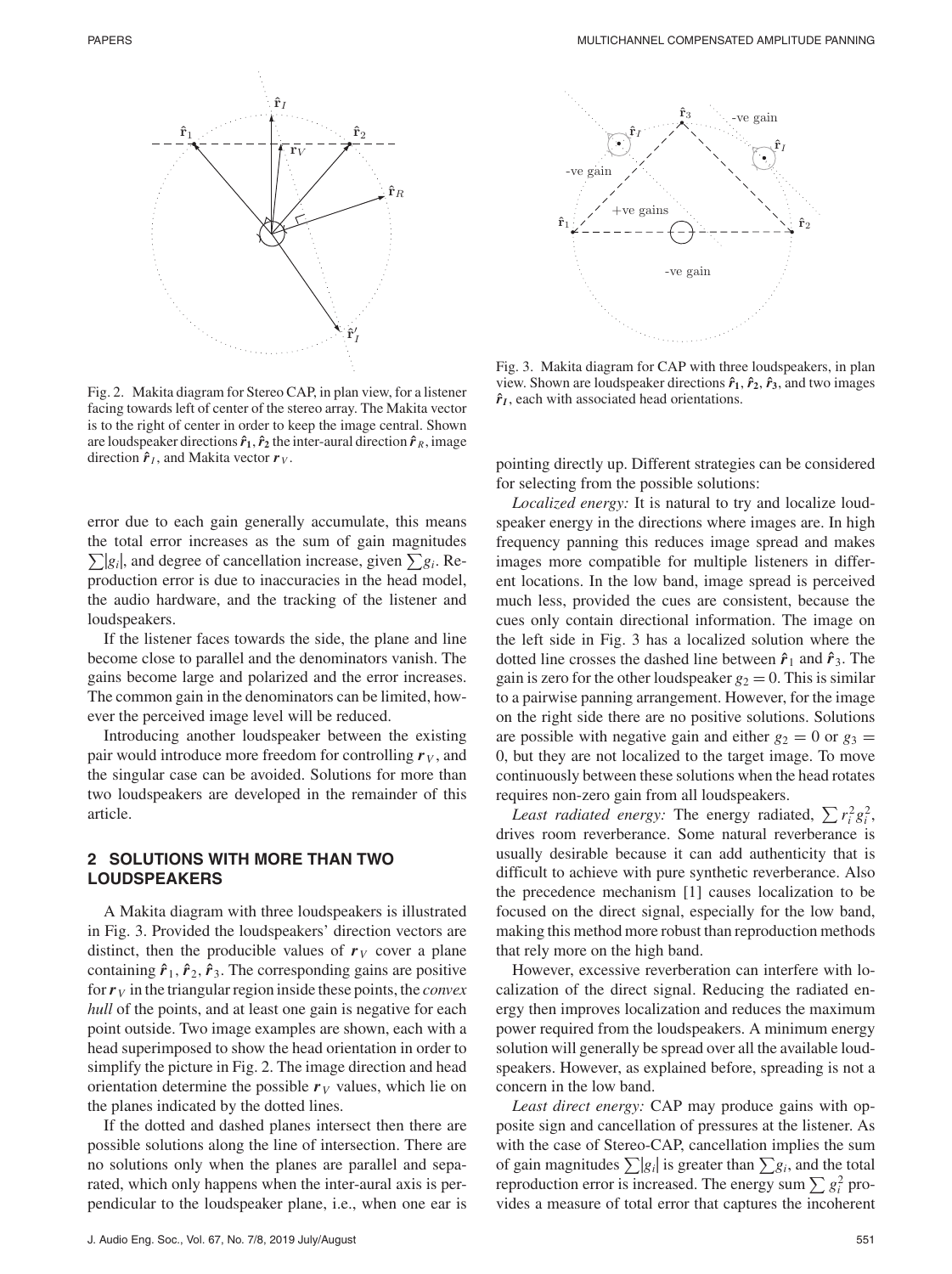addition of errors and is convenient to optimize. Minimizing this quantity will minimize the reproduction error due to the direct signal. The solutions for least radiated energy and least cancellation error could be combined to give partial weight to each strategy. These solutions are the same when the distances  $r_i$  are equal. Note that  $r_V \gg 1$  implies cancellation and  $\sum g_i^2 \gg 1$ , however  $\sum g_i^2 \gg 1$  is also possible for  $r_V = 1$ , for example in the case of Ambisonics.

*Ambisonic:* If the image direction  $\hat{r}_I$  is restricted to the plane defined by the loudspeaker directions, then there is a solution  $r_V = \hat{r}_I$  that is independent of head orientation. This is equivalent to Ambisonic panning based on mode matching of the sound field to first order [3, 14]. The low frequency cues depend only on the first order approximation. It is unusual to consider mode matching, including rear images, with no loudspeakers behind the listener. Mathematically this is possible, but it is not immediately clear how well conditioned it is and how much cancellation is needed.

#### **2.1 Least Energy Solution**

From the above discussion, the most useful solutions for general images are for the least radiated energy and the least direct energy. These solutions can be found analytically. This is shown first for the least radiated energy case. The least direct energy solution is then a special case of this. The solution for far images using real-valued gains is then extended for near-field imaging using complex gains.

Substituting Eq. (3) in Eq. (1) and multiplying by  $\sum g_i$ gives the constraint

$$
\sum g_i(\hat{\boldsymbol{r}}_R \cdot \hat{\boldsymbol{r}}_i) = \hat{\boldsymbol{r}}_R \cdot \hat{\boldsymbol{r}}_I \tag{8}
$$

or,

$$
\sum g_i \alpha_i = \phi, \alpha_i = \hat{\boldsymbol{r}}_R \cdot \hat{\boldsymbol{r}}_i, \phi = \hat{\boldsymbol{r}}_R \cdot \hat{\boldsymbol{r}}_I \tag{9}
$$

where  $\alpha_i$  and  $\phi$  are defined for convenience. The summation range for the index *i* is omitted here and in the following. A second condition is needed to fix the level of the perceived image to a non-zero value, without which the gains would be minimized to zero. This is achieved by specifying the the incident pressure at the listener, which ensures the binaural signals will match those of a planewave with the same incident pressure. For a normalized level

$$
\sum g_i = 1 \tag{10}
$$

The least energy problem can be stated by minimizing the total energy radiated by the loudspeakers,

$$
\operatorname{argmin}_{\{g_i\}} \sum (r_i g_i)^2 \tag{11}
$$

subject to the previous constraints Eq. (9) and Eq. (10). This function and the conditions are smooth, so a closed solution is sought using Lagrange multipliers. The Lagrangian is

$$
\mathcal{L} = \sum (r_i g_i)^2 - \lambda_1 \left( \sum g_i \alpha_i - \phi \right) - \lambda_2 \left( \sum g_i - 1 \right)
$$
\n(12)

with multipliers  $\lambda_1$ ,  $\lambda_2$ . Setting partial derivatives by the unknown parameters to zero,  $\partial \mathcal{L}/\partial g_i = 0$ ,  $\partial \mathcal{L}/\partial \lambda_1 = 0$ ,

 $\partial \mathcal{L}/\partial \lambda_2 = 0$ , produces *n* + 2 constraints, including the original 2 constraints, where *n* is the number of loudspeakers.

$$
2r_i^2 g_i - \lambda_1 \alpha_i - \lambda_2 = 0, i = 1..n
$$
 (13)

$$
\sum g_i \alpha_i = \phi \tag{14}
$$

$$
\sum g_i = 1 \tag{15}
$$

From Eq. (13) the gains can be written

$$
g_i = \frac{\lambda_1 \alpha_i + \lambda_2}{2r_i^2} \tag{16}
$$

Substituting the gains into Eq. (14),

$$
\sum \frac{\lambda_1 \alpha_i + \lambda_2}{2r_i^2} \alpha_i = \phi
$$
  

$$
\lambda_1 \sum \frac{\alpha_i^2}{r_i^2} + \lambda_2 \sum \frac{\alpha_i}{r_i^2} = 2\phi
$$
  

$$
\lambda_1 \gamma + \lambda_2 \beta = 2\phi
$$
 (17)

where  $\beta = \sum_{r_i^2} \frac{\alpha_i}{r_i^2}$  and  $\gamma = \sum_{r_i^2} \frac{\alpha_i^2}{r_i^2}$  are defined for convenience. Substituting the gains into Eq. (15),

$$
\sum \frac{\lambda_1 \alpha_i + \lambda_2}{r_i^2} = 2
$$
  
 
$$
\lambda_1 \beta + \eta \lambda_2 = 2
$$
 (18)

where  $\eta = \sum_{i} \frac{1}{r_i^2}$ . Eqs. (17) and (18) can be solved for  $\lambda_1$ and  $\lambda_2$ ,

$$
\lambda_1 = \frac{2(\eta \phi - \beta)}{\gamma \eta - \beta^2} \tag{19}
$$

$$
\lambda_2 = \frac{2(\gamma - \beta \phi)}{\gamma \eta - \beta^2} \tag{20}
$$

The resulting optimal gains are found by substituting into Eq. (16),

$$
g_i = \frac{(\eta \phi - \beta)\alpha_i + \gamma - \beta \phi}{r_i^2(\gamma \eta - \beta^2)}
$$
(21)

These gains are inexpensive to evaluate, which allows them to be updated frequently when the listener or image moves. The expense is not more than for VBAP, which requires a matrix inversion for each loudspeaker triplet whenever the listener moves.

The compensated loudspeaker gains are *rigi*. A global gain factor can be added to set the reproduction level. The least direct energy solution can be found by setting all the loudspeaker distances  $r_i = 1$ . The least energy solution using two loudspeakers has to be identical to Stereo-CAP because there can be only one solution. This can also be checked algebraically by simplifying Eq. (21) for the case  $n = 2$ .

The extension for near-field imaging is made by substituting Eq. (3) in the constraints Eq. (5). The first constraint leads to the real part of the solution already given by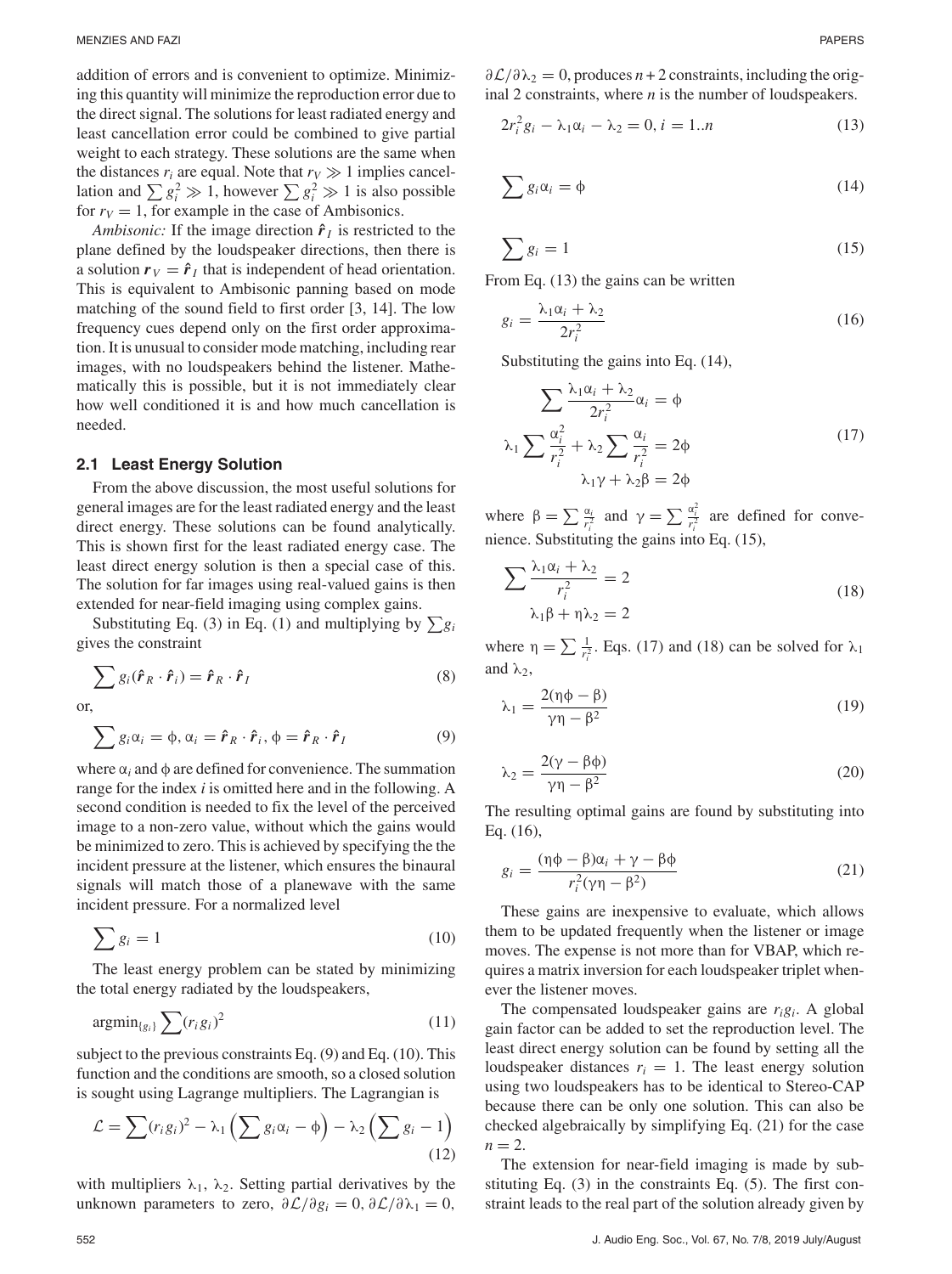

Fig. 4. Gains for Stereo-CAP and 3-way CAP for an image at 180◦ azimuth and a range of head directions. The left and right loudspeakers are separated by 180◦.

Eq. (21). Substituting in the second constraint gives a constaint for the imaginary part of the gains,

$$
\sum \Im(g_i)\alpha_i = -\frac{\phi}{kr_I} \tag{22}
$$

The pressure contraint Eq. (10) implies a second constraint

$$
\sum \Im(g_i) = 0 \tag{23}
$$

The radiated energy due to the imaginary parts can be minimized in a similar way to the real parts. The resulting gains are

$$
\mathfrak{F}(g_i) = \frac{\phi(\beta - \eta \alpha_i)}{kr_I r_i^2 (\gamma \eta - \beta^2)}
$$
(24)

Since the real and imaginary energies can be minimized independently, the minimum total energy is the sum of the minimums for the the two parts separately, so the optimum complex gains are formed by combining the optimum real and imaginary parts.

The complex gains can be implemented with high accuracy in real-time using a single 1st order filter for each image using the same method described for near-field Stereo-CAP [12].

The plots shown in Fig. 4 compare the gains produced by the Stereo-CAP system with the least energy 3-way CAP system for different head directions. The Stereo loudspeakers are positioned directly to the left and right and the image is directly behind. This configuration requires lower gains than for loudspeakers that are less separated in front. The 3-way system has loudspeakers in these positions and an extra one directly in front, the same as Fig. 3. When the listener turns to the side the Stereo-CAP gains become large, whereas the 3-way CAP gains have magnitudes similar to the total gain  $\sum g_i = 1$ . Fig. 5 plots the total energy of the incident waves at the listener, which is also proportional to the total radiated energy for equidistant loudspeakers. Similar results are obtained for other image directions. From



Fig. 5. Total energies for Stereo-CAP and 3-way CAP for an image at 180◦ azimuth, and a range of head directions. The left and right loudspeakers are separated by 180◦.



Fig. 6. Gains for 3-way CAP for a forward head direction and a range of horizontal target image directions. The loudspeakers are separated by 90<sup>°</sup>.

the objective results obtained for the Stereo-CAP, the gains are low enough in the 3-way case so that the resulting image direction errors due to the direct signals are within just noticeable differences, and potential reverberant energy from the indirect radiation is acceptable. Since the subjective results for Stereo-CAP show that accurate ITD predicts high image stability, this implies that the 3-way CAP system will perform subjectively as well in all configurations as best performance using Stereo-CAP.

Fig. 6 shows the 3-way CAP gains as a function of image direction for a fixed forward head direction. The loudspeakers are separated by 90◦ for comparison with some 3-way static panning functions published previously [15, 16]. The panning function for the new dynamic method looks quite different to the static panning functions, which is because the panning function changes as the head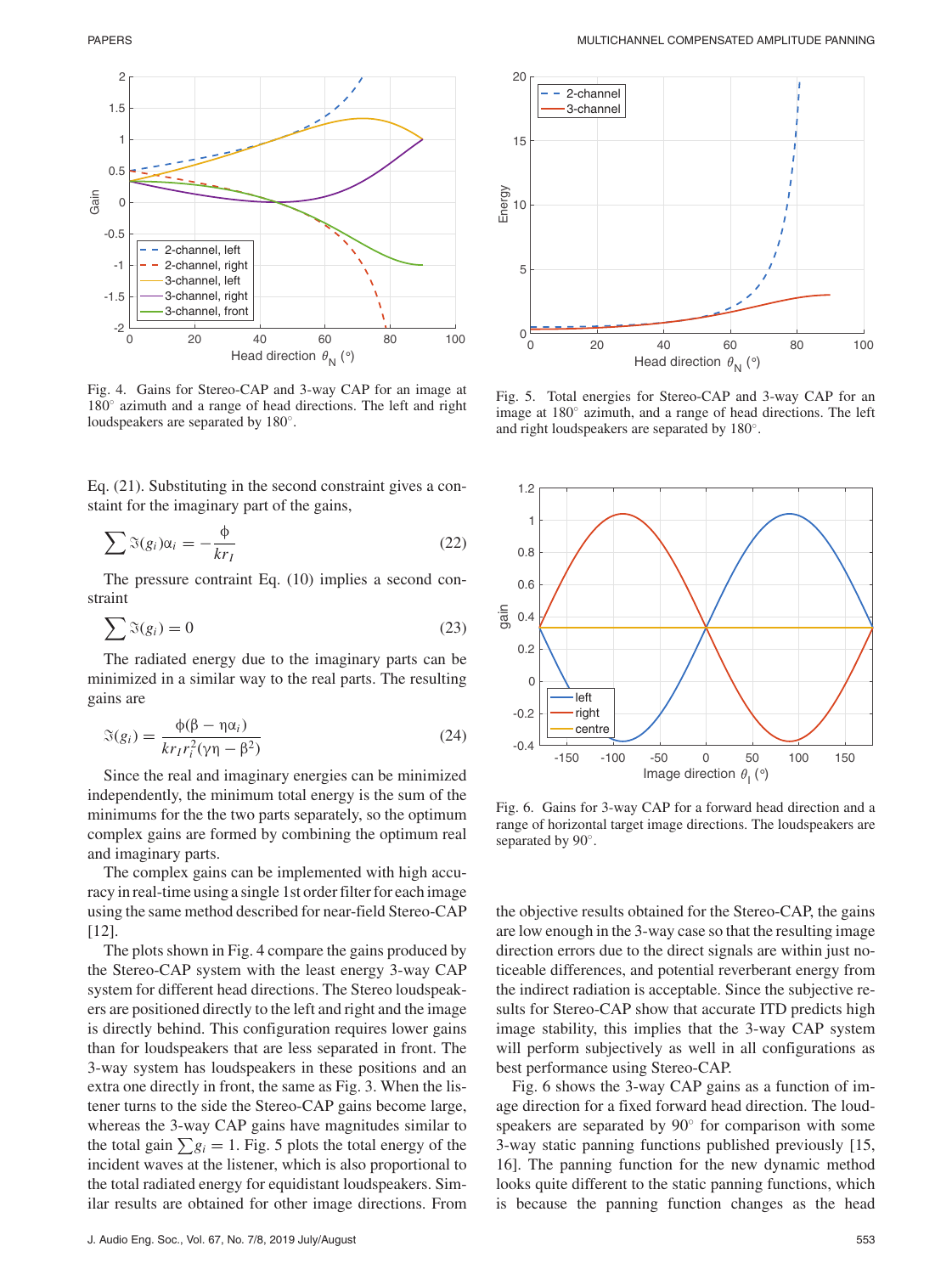orientation changes: The static panning functions are a compromise designed to function for a range of head directions, and images are restricted only to the range between the loudspeakers. In the case of Gerzon's 3-way panner [15] the design is explicitly optimized for low and high bands simultaneously, whereas for the dynamic panner band separation is unavoidable to produce full surround images.

A comparison can also be made with VBAP panning. Consider first panning for any triplet of loudspeakers. The VBAP solution corresponds to the intersection of  $r_I$  with the plane defined by  $r_1$ ,  $r_2$ ,  $r_3$ . For MCAP the possible solutions before energy minimization are the intersection of this loudspeaker plane with the plane through  $r_I$  and normal to the aural axis  $r<sub>L</sub>$ . When the listener is looking at the image the MCAP solution set depends on the rotation of the head about the image direction. The only solution common to all sets is the VBAP solution. This is useful theoretical background, however in practice CAP does not require triplets to produce full surround. Horizontal arrays, even stereo, are sufficient.

Spreading three loudspeakers evenly on the horizontal, with 120 degrees separation, allows a reduction of the maximum absolute gains shown in Fig. 4, while retaining the capability for producing images that are outside the horizontal. Adding more loudspeakers further reduces the maximum gain.

Adding a fourth loudspeaker that is not coplanar with the others, for example above the front loudspeaker in the example shown in Fig. 3, increases the space of  $r<sub>V</sub>$  that can be produced by panning, from a plane to the whole 3-dimensional Makita space. The panning gains are all positive for points inside the convex hull described by the four loudspeaker direction vectors, and at least one gain is negative for each point outside this region. The intersection of the whole space with the plane described by the ITD constraint is always non empty, so there are no singular configurations.

The multichannel solution can be used with any number of loudspeakers. While an advantage of the CAP system is that it requires only a few loudspeakers, loudspeakers can be added to progressively reduce the radiated energy relative to the direct energy: This is because sound is coherently focused on the listener, whereas the radiated sound combines incoherently. The least energy solution is optimal—it gives the lowest radiated energy relative to the direct energy for any given loudspeaker configuration.

#### **2.2 Performance**

The multichannel solution satisifies the ITD criteria for all parameter variations in the low frequency limit. In practice the low band extends above the low limit, and real heads are not solid spheres. For Stereo-CAP, previous objective and subjective tests with realistic / real heads show that the ITD errors are perceptually small over a wide range of parameters. For the multichannel case the field never becomes large for any choice of parameters, so the ITD errors towards the high end of the low band remain small. Indeed for some cases as shown earlier the multichannel case has much lower overall energy, and this will result in less error in direct ITD as well as less reverberant interference in the presence of a room. So we can confidently infer that adding more loudspeakers to a given configuration of Stereo-CAP cannot make the reproduction worse, and in some cases greatly improves it, which was one of the original aims. This has been confirmed with informal listening.

#### **2.3 Multiple Listeners**

For multiple listeners the direct least energy solution can provide some isolation between listeners due to the focusing effect. Beam-forming arrays could be used to provide better isolation, replacing each loudspeaker in the direct method with an array that produces a beam for each listener. Each beam must be steered dynamically to follow the respective listener. More sophistocated beam-forming is required to isolate listeners that are close.

#### **2.4 Ambisonic Comparison**

In the mode-matched Ambisonic approach, an image is formed by reproducing a sound field at the listener that matches the sound field of the associated source, to a given accuracy. To produce an accurate low frequency ITD cue it is enough to reproduce pressure and velocity, which are components of a 1st order Ambisonic encoding. The first order Ambisonic decoding problem can be written in terms of the variables used in this article by combining Eq. (3) and Eq. (10) into a single matrix equation, so that the pressure and velocity components are simultaneously matched,

$$
\begin{pmatrix}\n1 & 1 & 1 \\
\hat{r}_1 & \hat{r}_2 & \hat{r}_3\n\end{pmatrix}\n\begin{pmatrix}\ng_1 \\
g_2 \\
g_3 \\
\vdots\n\end{pmatrix} =\n\begin{pmatrix}\n1 \\
r_V\n\end{pmatrix}
$$
\n(25)

Or abreviated,

$$
\mathbf{R}\mathbf{g} = \mathbf{s} \tag{26}
$$

The least energy solution, where it exists, is given using the pseudoinverse,  $\mathbf{R}^+$ ,

$$
\mathbf{g} = \mathbf{R}^+ \mathbf{s} \tag{27}
$$

 $\mathbb{R}^+$  is the Ambisonic decoding matrix. For the example shown in Fig. 4, with three loudspeakers and an image behind,

$$
\mathbf{s} = \begin{pmatrix} 1 \\ -1 \\ 0 \\ 0 \end{pmatrix}, \mathbf{R} = \begin{pmatrix} 1 & 1 & 1 \\ 0 & 0 & 1 \\ 1 & -1 & 0 \\ 0 & 0 & 0 \end{pmatrix}
$$
(28)

$$
\mathbf{R}^{+} = \begin{pmatrix} 1/2 & -1/2 & 1/2 & 0 \\ 1/2 & -1/2 & -1/2 & 0 \\ 0 & 1 & 0 & 0 \end{pmatrix}, \mathbf{g} = \begin{pmatrix} 1 \\ 1 \\ -1 \end{pmatrix} \tag{29}
$$

The vector component order is (x, y, z) or (front, left, up), and the loudspeaker order is (left, right, front).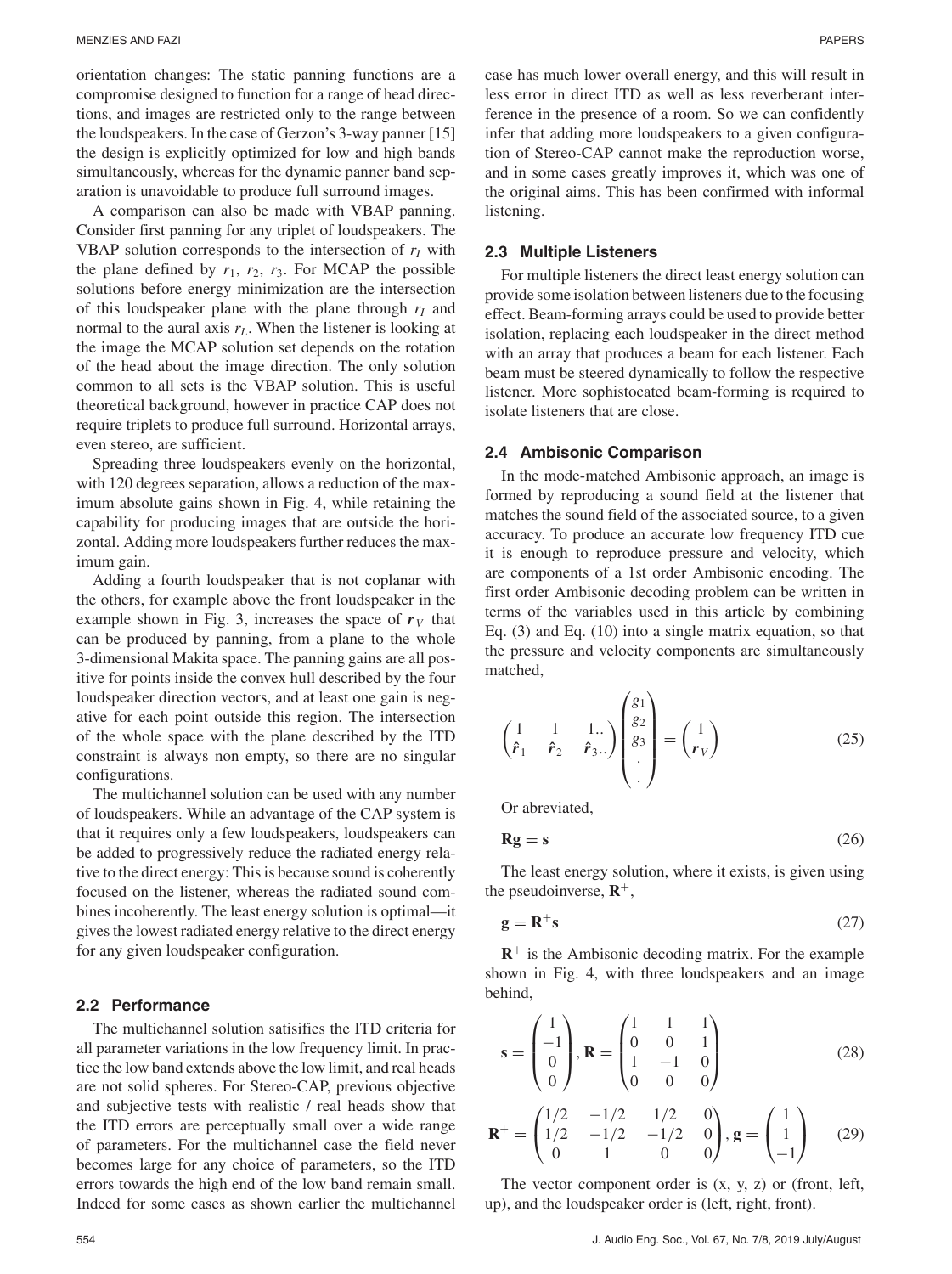The ratio of radiated energy to direct energy is 9. Depending on the room properties this level may already compromise direct localization. Using CAP the gains in this configuration with listener facing forward are

$$
\mathbf{g} = \begin{pmatrix} 0.33 \\ 0.33 \\ 0.33 \end{pmatrix} \tag{30}
$$

giving a radiated to direct energy ratio of 1/3. The same ratio for Ambisonics is 3, which in a typically reverberant listening space already degrades the localization. If the loudspeaker angular separation is reduced then this difference rapidly becomes much greater as Ambisonics requires more cancellation: For example if the left and right loudspeakers are positioned at  $-30^\circ$ ,  $+30^\circ$  then the Ambisonic gains required are

$$
\mathbf{g} = \begin{pmatrix} 7.46 \\ 7.46 \\ -13.93 \end{pmatrix} \tag{31}
$$

while the CAP gains are unchanged, so that the Ambisonic radiation to direct energy ratio is 916 times greater than that for CAP. As the listener turns their head to the side the CAP gains become equal to the Ambisonic gains, so if this configuration is required it is preferable to have the side loudspeakers as wide as possible.

Adding a fourth loudspeaker that is not coplanar with the others, for example above the center loudspeaker in the example shown in Fig. 3, allows gains to be produced for any image direction using the Ambisonic method. Comparatively high gains are required for loudspeakers positioned similarly to the three loudspeaker case.

### **3 CONCLUSION**

Using two loudspeakers and with full six-degrees-offreedom head tracking, position and orientation, it was previously shown possible to create low band images in any direction, although excessive gain is required for some listener orientations. Here it was shown that with three loudspeakers all images directions can be reproduced with moderate gain except for a small range of orientations that are practically unimportant. Adding more loudspeakers to any stereo configuration does not worsen performance. For comparison, an Ambisonic approach with position tracking and three frontal loudspeakers can, in principle, reproduce horizontal surround images, and four loudspeakers can reproduce full 3D. This does not require orientation tracking. However as loudspeaker separation is reduced Ambisonics suffers from rapidly increasing gains and cancellation for forward head directions and rear images, whereas in this case CAP gains are lower and remain low as separation is reduced. The overall CAP energy can be reduced further by increasing the number of loudspeakers.

The current real-time implementation of the multichannel CAP system is based on an extensive and flexible C++ / Python framework for spatial sound rendering, called the *Versatile Interactive Software Rendering framework (VISR)* [17]. It is planned to make this publicly available in due course. The HTC Vive tracking system is used in experiments to locate the loudspeakers and track the listener with a precision within 1 cm, and .1 degree, over a 5 x 5 x 2 m region, for moderate cost.

## **4 ACKNOWLEDGMENT**

This work was supported by the Engineering and Physical Sciences Research Council (EPSRC) "S3A" Programme Grant EP/L000539/1, and the BBC Audio Research Partnership. No new data was created in this work.

## **5 REFERENCES**

[1] J. Blauert, *Spatial Hearing* (Cambridge, MA, MIT Press, 1997).

[2] B. Bernfeld, "Attempts for Better Understanding of the Directional Stereophonic Listening Mechanism," presented at the *44th Convention of the Audio Engineering Society* (1973 Mar.), convention paper C-4.

[3] M. A. Gerzon, "General Metatheory of Auditory Localization," presented at the *92nd Convention of the Audio Engineering Society* (1992 Mar.), convention paper 3306.

[4] V. Pulkki, "Compensating Displacement of Amplitude-Panned Virtual Sources," presented at the *AES 22nd International Conference: Virtual, Synthetic, and Entertainment Audio* (2002 Jun.), conference paper 000244.

[5] H. Wallach, "On Sound Localization," *J. Acoust. Soc. Amer.*, vol. 10, pp. 270–274 (1939).

[6] H. Wallach, "The Role of Head Movements and Vestibular and Visual Cues in Sound Localization," *J. Exper. Psych.*, vol. 27, no. 4, p. 339 (1940).

[7] B. Xie and D. Rao, "Analysis and Experiment on Summing Localization of Two Loudspeakers in the Median Plane," presented at the *139th Convention of the Audio Engineering Society* (2015 Oct.), convention paper 9452.

[8] D. Menzies, M. F. Simon Galvez, and F. M. Fazi, "A Low Frequency Panning Method with Compensation for Head Rotation," *IEEE Trans. Audio, Speech, Language Processing*, vol. 26, no. 2 (2018 Feb.).

[9] J.-M. Pernaux, P. Boussard, and J.-M. Jot, "Virtual Sound Source Positioning and Mixing in 5.1 Implementation on the Real-Time System Genesis, " *Proceedings of the Conf. Digital Audio Effects (DAFx-98)*, pp. 76–80 (1998).

[10] B. S. Atal and M. R. Schroeder, "Apparent sound source translator," US Patent 3,236, 949 (1966 Feb. 22).

[11] O. Kirkeby, P. A. Nelson, and H. Hamada, "Virtual Source Imaging Using the Stereo Dipole," presented at the *103rd Convention of the Audio Engineering Society* (1997 Sep.), convention paper 4574.

[12] D. Menzies and F. M. Fazi, "A Complex Panning Method for Near-field Imaging," *IEEE Trans. Audio, Speech, Language Processing*, vol. 26, no. 9 (2018 Sep.).

[13] Y. Makita, "On the Directional Localization of Sound in the Stereophonic Sound Field," *E.B.U. Review*, vol. A, no. 73, pp. 102–108 (1962).